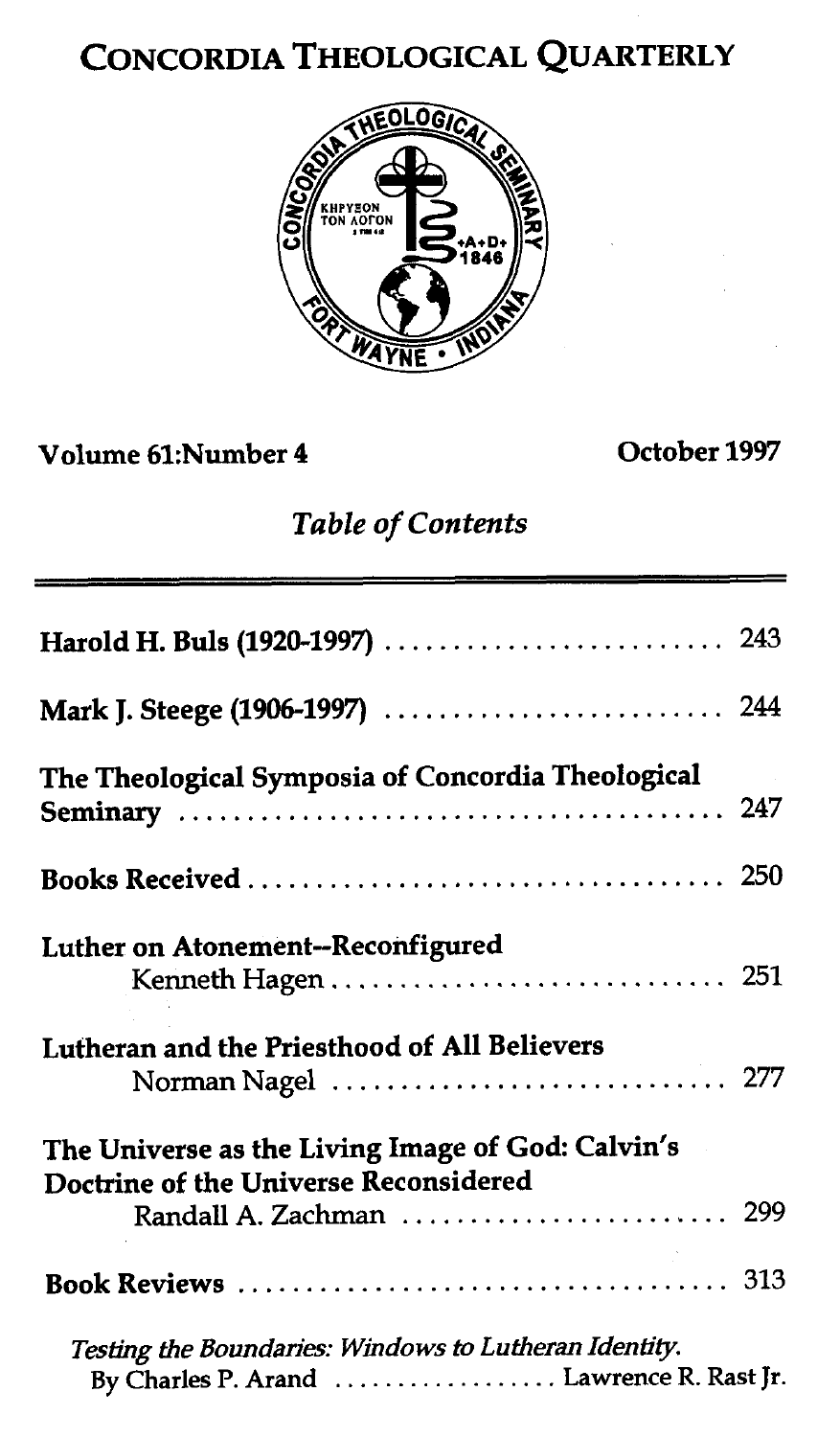*Melanchthons Briefwechseel. Band* **8.** *Regesten* **8072-9302 (2557- 2560). Bearbeitet von Heinz Scheible und Walter Thiiringer.**  ................................... **Lowell C. Green** 

*MeIanchthons Briefwechseel. Band* **T2.** *Texte* **255520 (1523- 1526). Bearbeitet von Richard Wetzel unter Mitwirkung von Helga Scheible.** .......................... **Lowell C. Green** 

*A ugusthe Confessions: Books I-N:*  **Edited by Gillian Clark** .................. **John G. Nordling**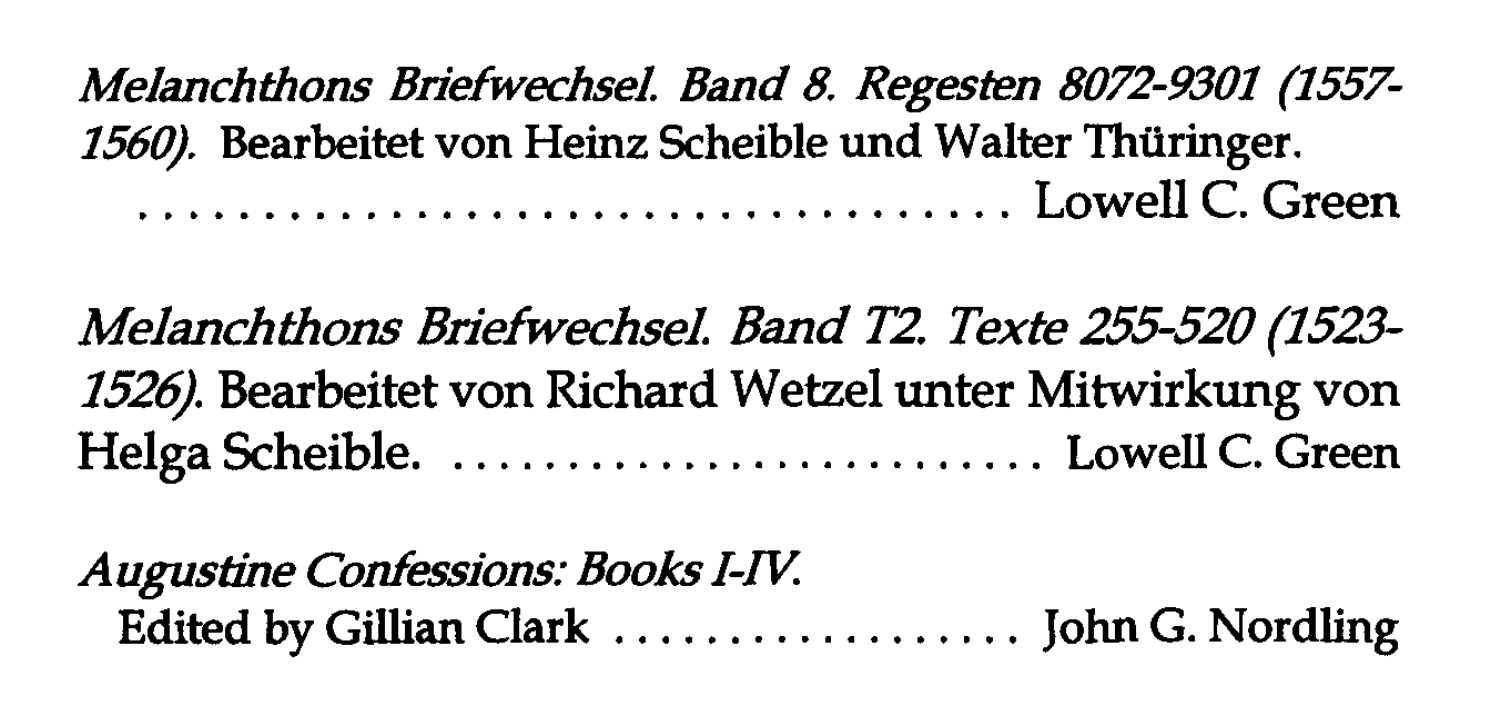## **The Universe as the Living Image of God: Calvin's Doctrine of Creation Reconsidered**

#### **Randall C. Zachman**

I remember standing in the mountains of North Carolina several years ago, in a beautiful gorge that opened out onto the low hills of South Carolina. In this gorge was a magnificent waterfall, cascading in the sunlight over the smooth granite rocks into the shadows of the pine trees below. As I stood there gazing on the glory of this scene, I overheard two gentlemen speaking next to me. The **man** nearest me turned to his friend and observed, "Just **think** of all of the kilowatts of hydro-electricity being wasted at this falls!"

How should we regard the world in which we live? Should we contemplate it as full of marvels, wonders, and miracles, which fill our minds with awe and ravish our hearts with astonishment and admiration? Or should we look upon the world as a treasure-trove of resources bequeathed to us to be used for our own advantage and profit, to be exploited for the fulfillment of our desires? We are becoming well aware of the blindness, cruelty, and folly of the latter attitude, given the alarmingly rapid degradation of the environment since the scientific and industrial revolutions, creating our current ecological crisis. Many today accuse the Christian tradition of helping to create this crisis by its teaching about the purpose of the natural world, namely, that it was created by God for the good and enjoyment of humankind. This Christian teaching has been blamed for fostering an attitude towards the world that encourages the exploitation of nature to satisfy human needs and desires. Christians are said to teach, on the basis of Genesis **1:26,** that humankind has been given dominion over every living creature, and may therefore use **all**  creatures for the fulfillment of human aims and objectives. Such teaching is said to be anthropocentric, because it places the interests of human beings at the center of the world. In his landmark article on the historical roots of the ecological crisis,

*Dr. Randall C. Zachman is Assistant Professor of Theology (Reformation Studies) at the University of Notre Dame, South Bend, Indiana.*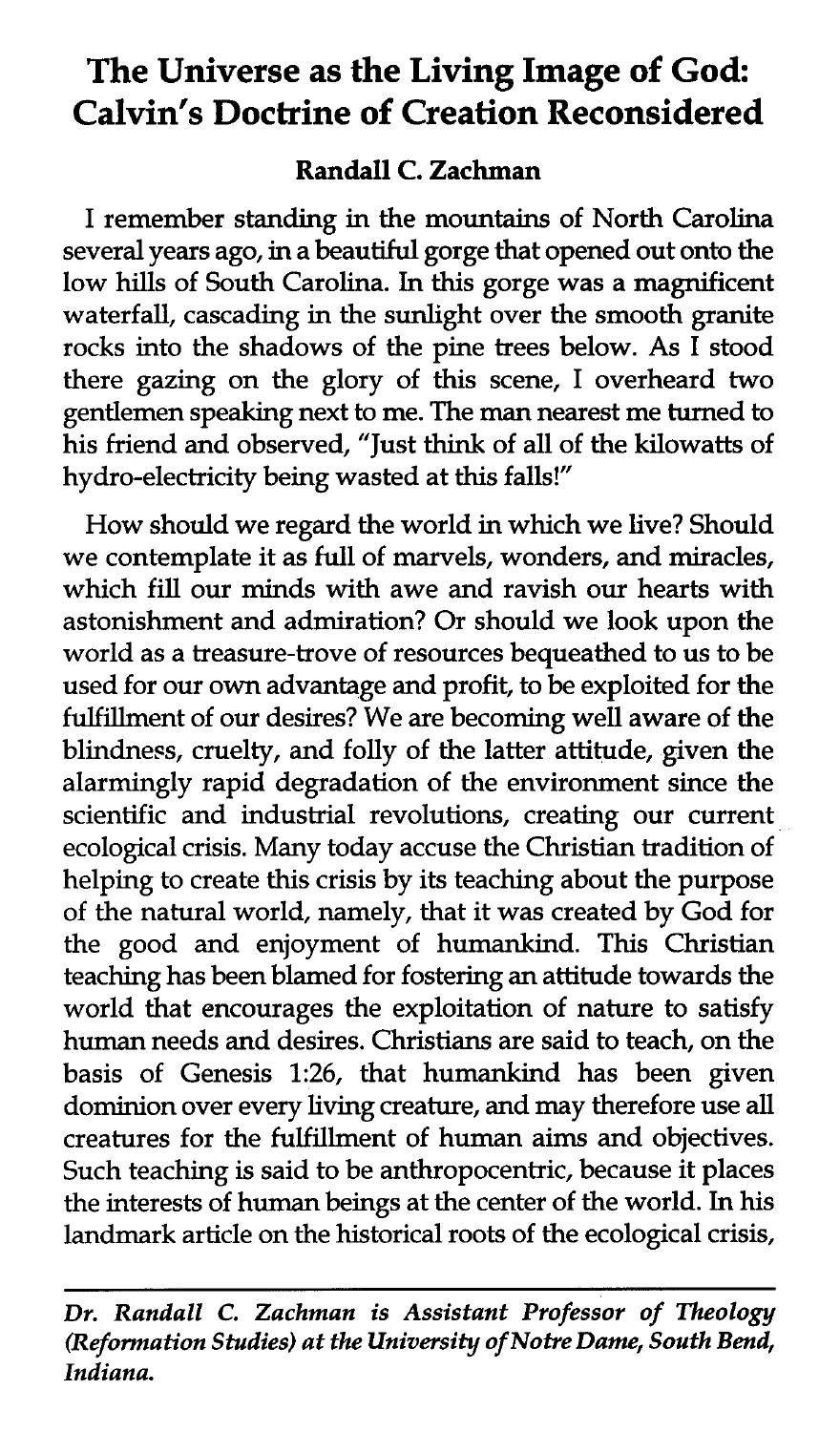Lynn White Jr. claimed that, "Especially in its Western form, Christianity is the most anthropocentric religion the world has seen," since it insists "that it is God's will that man exploit nature for his proper ends."' According to White, the consequence of Christian teaching is to make it "possible to exploit nature in a mood of indifference to the feelings of natural objects."<sup>2</sup> Hence White claims that "we shall continue to have a worsening ecological crisis until we reject the Christian axiom that nature has no reason for existence save to serve man."3 David Kinsley has recently reiterated White's charge, and has identified John Calvin as a theologian who taught an ecologically harmful view of creation. Kinsley says of Calvin's position: "God controls and directs nature; as God's agent or special creation, human beings are to imitate this relationship in their dealings with nature."<sup>4</sup> So self-evident is this claim to Kinsley that he does not cite one text from the writings of Calvin to warrant it.

Kinsley's claim, if true, would do much to substantiate the claims made by White, for John Calvin has a highly developed doctrine of the creative and providential works of God. More ominously still, Calvin is arguably the most influential theologian of the English speaking world, in which the scientific and industrial revolutions developed. Is it true that Calvin taught that it is God's will that humanity exploit nature for its own ends, with indifference for the natural world per **se?** At first sight, White and Kinsley would seem to have support for their claims in Calvin's writings. In his comments on Genesis **1:26,** the key text about human dominion over all creatures, Calvin appears to confirm their worst suspicions, when he says, "we must infer [from this text] what was the end for which **all** things were created; namely, that none of the

**<sup>&#</sup>x27;Lynn White Jr., "The Historical Roots of our Ecological Crisis," in Ian Barbour, editor,** *Wesfem Man* **and** *Environmental Ethics* **(Englewood, New Jersey: Addison-Wesley, 1973), 25.** 

**<sup>&#</sup>x27;White, "Historical Roots," 25.** 

**<sup>3</sup>White, "Historical Roots," 29.** 

**<sup>4</sup>David Kinsley,** *Ecology and Relipon: Ecological Spirituality* **in** *Cross-CulturaIPerpective* **(Englewood, New Jersey: Prentice Hall, 1995), 111.**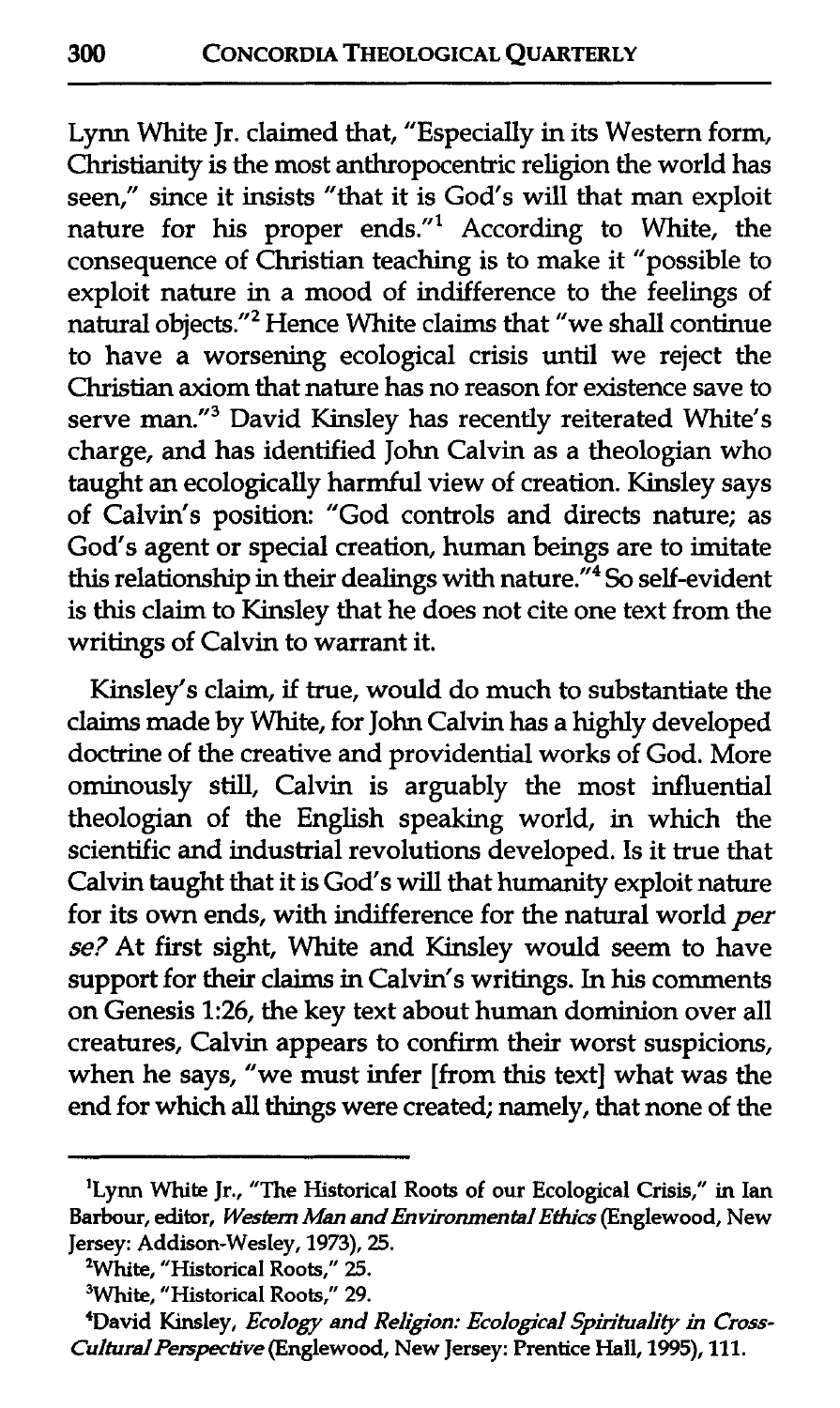conveniences and necessities of life might be wanting to men."5 Lest we **think** this to be an isolated statement, Calvin repeats this thought in his exposition of Psalm **24:l:** "To what purpose are there produced so many kinds of fruit, and in so great abundance, and why are there so many pleasant and delightful countries, if it is not for the use and comfort of men?"<sup>6</sup> Calvin also makes this one of the major points for the reader to contemplate in the narration of the six days of creation. "God himself has shown by the order of creation that he created all things for man's sake."7

It is therefore undeniable that Calvin consistently and repeatedly taught that the world was created for the use and comfort of humanity, and that the abundance of good things found in the world were given to us by God for our necessities as well as for our enjoyment. However, **this** leaves the most important question unanswered:  $Why$  did God will to give us **all** the good things of the world, even before we were created? And how does God want us to regard the good things of the world that he has bequeathed to us? We assume that when Calvin teaches that God created all things for the use and comfort of humans, this means that we are free to treat the created world as we see fit, like spoiled children in a toy store. But what did *Cdvin* mean by this teaching? How did Calvin teach Christians to regard the created order? In order to answer these questions, we will examine the meaning of the

**<sup>&#</sup>x27;Commentary on Genesis 1:26,** *Ioannis Cafvini opera quae supersunt omnia,* **edited by Wilhelm Baum, Edward** Cunitz, **and Edward Reuss,**  *Copzs Reformatorum* **(Brunswick:** *A.* **Schwetchke and Son [M. Bruhn],**  1863-1900), 23:27C; The Commentaries of John Calvin on the Old Testament, *30* **volumes (Edinburgh: Calvin Translation Society, 1843-a), 1:96. These works are hereafter are abbreviated CO and CTS respectively.** 

**<sup>6</sup>Comm. Ps. 241, CO 31:244A; CIS 8:402.** 

*<sup>&#</sup>x27;Institutio Clvistianae mIigorus* **1559, I.xiv.22, ZOBNIIS** *CBIvini opera seIecta,* **Volumes 111-V, edited by Peter Barth, Wilhelrn Niesel, and Donna**   $S$ cheuner (Munich: Chr. Kaiser, 1926-52), 3:172, lines 27-28; *Calvin: Institutes of the Chhtihn Religin,* **edited by John T. McNeill and translated by Ford Lewis Battles, 2 volumes (Philadelphia, Westminster Press, 1960), 1:181-182. References to the** *htituies* **will cite both works in the following abbreviated fashion:** *ht* **I.xiv.22, OS 111.172.27-28; (1:181-2).**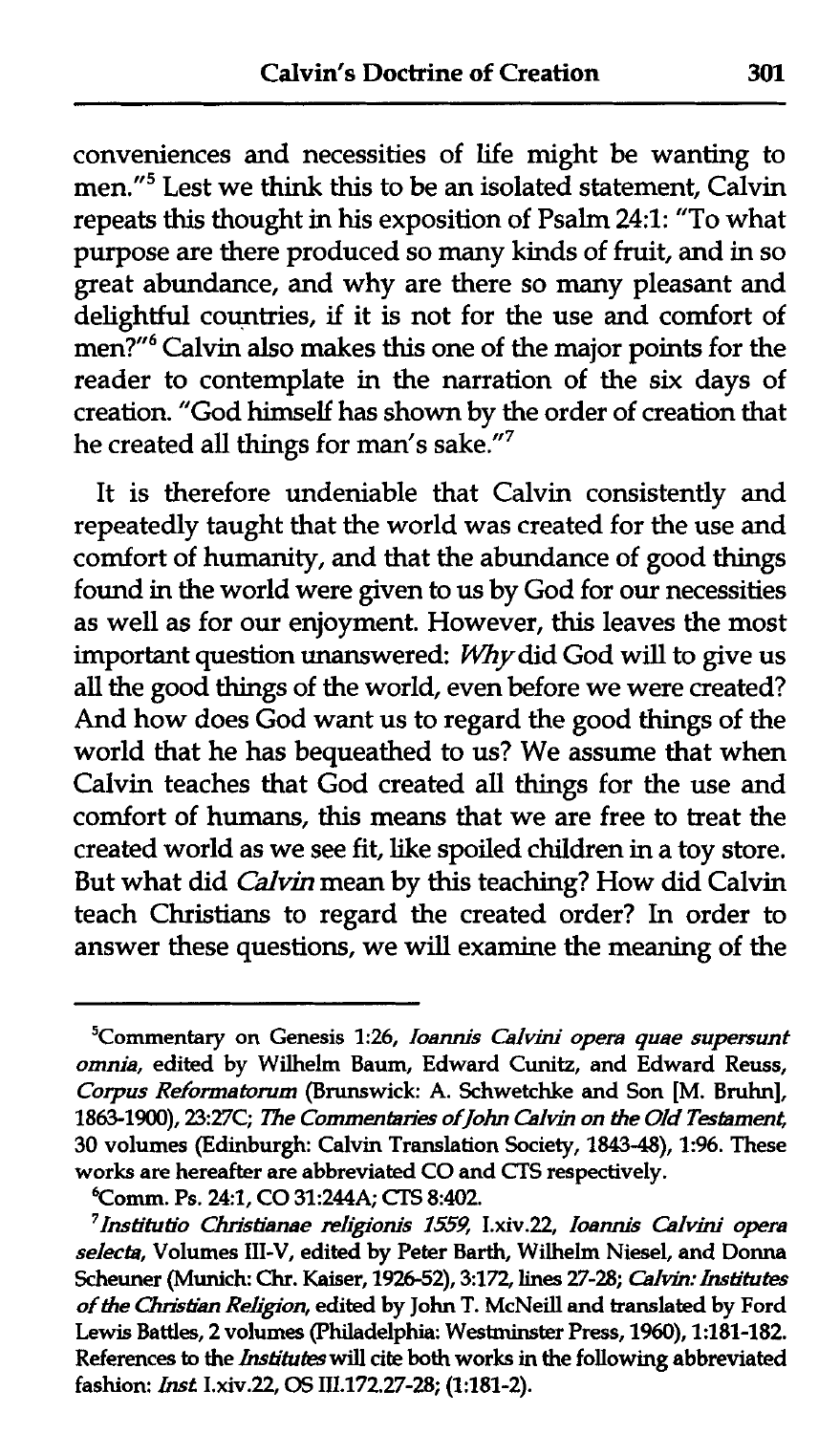three central metaphors that Calvin used to describe the created order: the theater of God's glory, the living image of God, and the beautiful garment of God.

#### **The Theater of God's Glory**

It is a commonplace that Calvin taught that the created world is the theater of God's glory; indeed, this phrase of Calvin's was used by Susan Schreiner as the title of her book on nature in the thought of Calvin.<sup>8</sup> Oddly enough, however, Schreiner did not directly examine what this phrase might mean, although it would seem to deserve greater attention than it has hitherto received. $9$  If the world is a theater, then humans have been created as spectators in the audience to behold the drama enacted before them on the stage. The performance itself must be the works of God which reveal the glory of God to us. As in any good theater, the actions of God on the stage are not meant to leave us coldly indifferent, but are rather designed to move our minds and affections in a particular way. More importantly, by attentively beholding the actions of God on the stage, we are meant to arrive at a greater recognition and acknowledgment of the nature and character of the actor.

How might all of this take place? According to Calvin, the actions of God in the world set forth various powers of God; and these powers of God in turn reveal to us who God is and what he is like. As spectators of the divine performance in the world, we are to contemplate the works of God in order to discern the powers of God that shine forth in these works. "We must therefore admit that in God's individual works-but especially in them as a whole - that God's powers are actually

**<sup>&#</sup>x27;Susan E. Schreiner,** *The neater of* **His** *GJoq: Nature and the Natural Order* **in** *the Thought of* **John** *Calvin,* **Studies in Historical Theology** 3 **(Durham, North Carolina: Labyrinth Press,** 1991).

**Shreiner does note that for Calvin nature is "a mirror, a painting, and a theater of the divine glory" that reveals God** *(Zheaier,* 121; **one** *may* **compare**  65,107). **Still, she focuses on the role of God's immutability and omnipotence in maintaining the order of nature and human society in light of the threat of chaos** *(neater,* 22,33-35,120).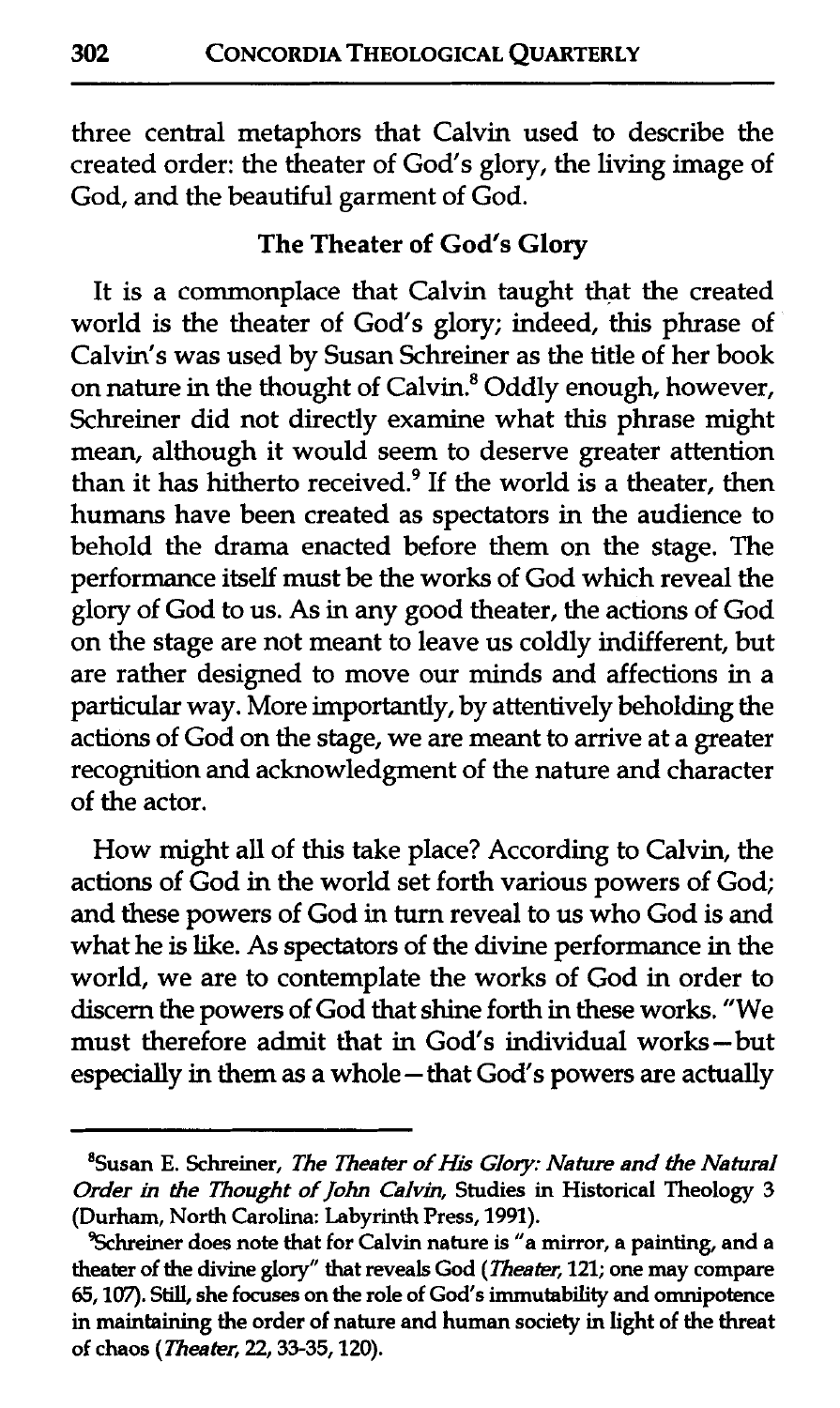represented as in a painting. Thereby the whole of mankind is invited and attracted to recognition of him, and from this to true and complete happiness."<sup>10</sup> Since the powers of God that we see also invite and allure us to seek our happiness in the source of these powers, they must be good things that both individually and as a whole reveal to us the goodness of God. "It is no small honor that God for our sake so magnificently adorned the world, in order that we may not only be spectators of this bounteous theater, but also enjoy the multiplied abundance and variety of good things which are presented to us in it."<sup>11</sup> According to Calvin, the powers that especially reveal the nature of God are eternity, wisdom, power, goodness, justice, mercy, and truth.<sup>12</sup> When we behold these powers in the works of God, we are led to feel the force of these powers within ourselves; and since these powers are all good things, our feeling of these powers will lead to our enjoyment of them. "For the Lord manifests himself by his powers, the force of which we feel within ourselves and the benefits of which we enjoy."13 More importantly, by our feeling and enjoyment of the powers of God-which we behold in the theater of the world – we are invited, allured, and attracted to seek the God who is the source of all these powers, in whom alone is found human happiness and blessedness.

The creation of all good things in the world for the benefit and enjoyment of humans is not, therefore, an end in itself, but is rather the way God initially reveals to humankind that he is the author and fountain of every good thing. Our use and enjoyment of the good things of creation is not intended by

*<sup>&</sup>quot;1ns.t* **I.v.10, O.S. 111.54.19-24; (1:63).** 

**<sup>&</sup>quot;Comm. Ps. 10431, CO 3296C; CTS 11:169.** 

*<sup>&#</sup>x27;2Comm.* **Rom. 1:20,** *Ioam's Calvini Commentarius* **in** *Epistolam Pauliad Romanos,* **edited by** *T.* **H. L. Parker (Leiden: E. J. Brill, 1981), 30-31;** *Calvin's New Testament Commentaries,* **edited by David W. and Thomas F. Torrance, 12 volumes (Grand Rapids, Michigan: Eerdmans Publishing Company, 1959-72), 8:32. These works are hereafter abbreviated Romans 30- 31; CNTC 8:32.** 

*I3Ins.t* **I.v.9,** *O.S.* **111.53.1416; (1:62).**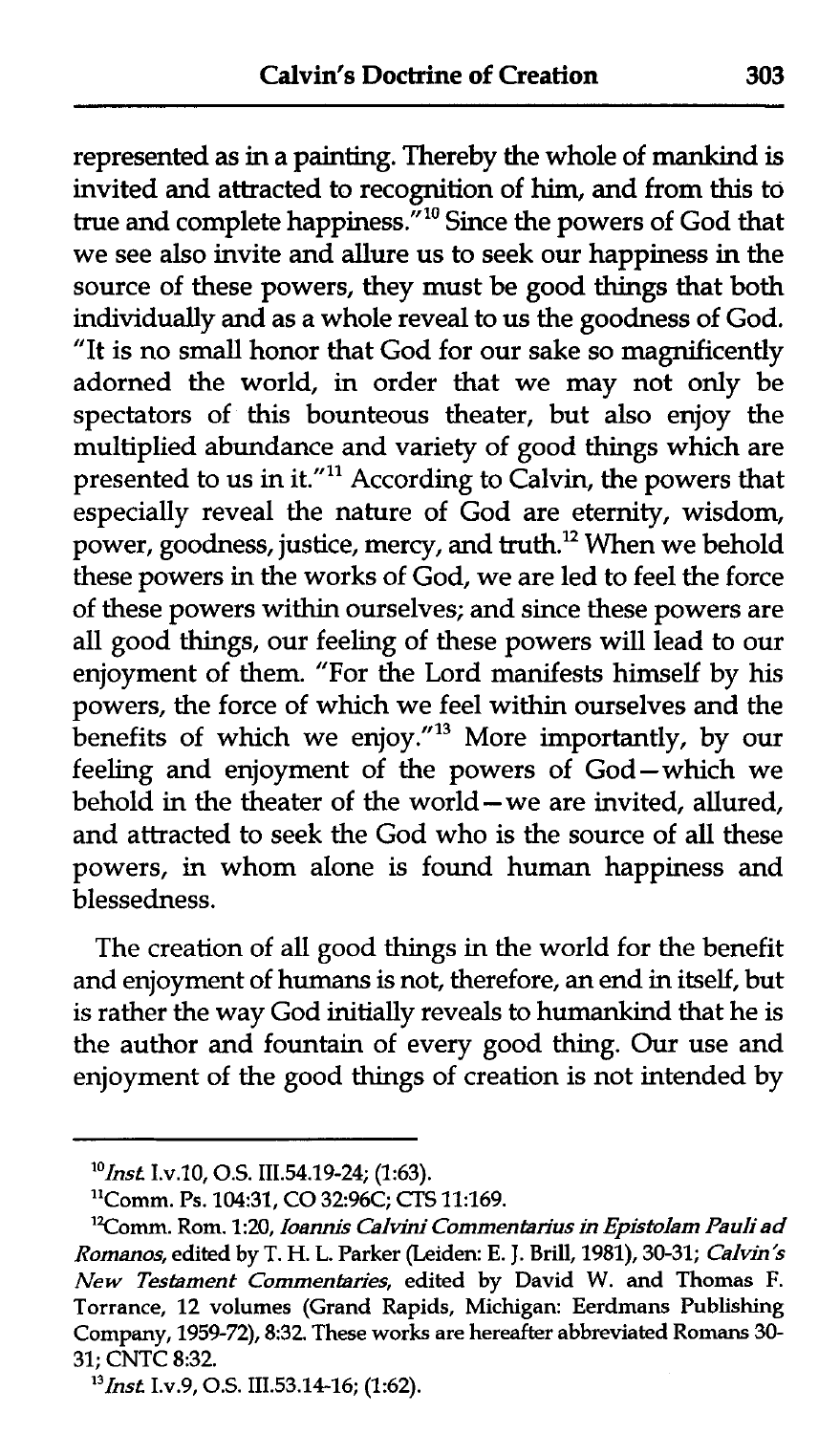God to be an end in itself, but is rather the way God allures and invites us to seek him as the source of every good thing.

#### **The Living Image of God**

Calvin uses other visual metaphors besides the theater in order to develop the relationship between our awareness of the powers of God in the universe and our knowledge of the one true God. On the basis of Hebrews 11:3, Calvin develops the metaphor of the universe as the living image of the invisible God. The text itself reads, "By faith we understand that the worlds have been framed by the word of God, so that what is seen has not been made out of things which do appear." Calvin translates the latter phrase, "So that they become the visibles of things not seen, that is the spectacles." Calvin combines this passage with Romans 1:20 in order to develop his metaphor that the universe which we behold is the living image of God. "In the whole architecture of his world God has given us clear evidence of his eternal wisdom, goodness, and power, and though he is invisible in himself he shows himself to us in some measure in his work. The world is therefore rightly called the mirror of his divinity."<sup>14</sup>

The invisible God appears to us, in a sense, in the works that he does in the world, as in a mirror or image. **This** means that, on the one hand, we must distinguish between the world that we see and the God whose image it is, and, on the other hand, there must be a similarity or an analogy between the image and the God representing himself therein. Inasmuch as God is the invisible, spiritual Creator of the visible and earthly image, the analogy must be one that elevates us to God by means of anagoge. In other words, when we see the image of God in the world, we are to lift the eyes of our minds to God, just as we turn our mind to the one portrayed when we see a portrait of that person. "By saying 'God manifested it' he means that **man**  was formed to be a spectator of the created world, and that he was endowed with eyes for the purpose of his being led to God himself, the Author of the world, by contemplating so

<sup>14</sup>Comm. **Heb.** 11:3, CO 55:145-6; **CNTC 12160.**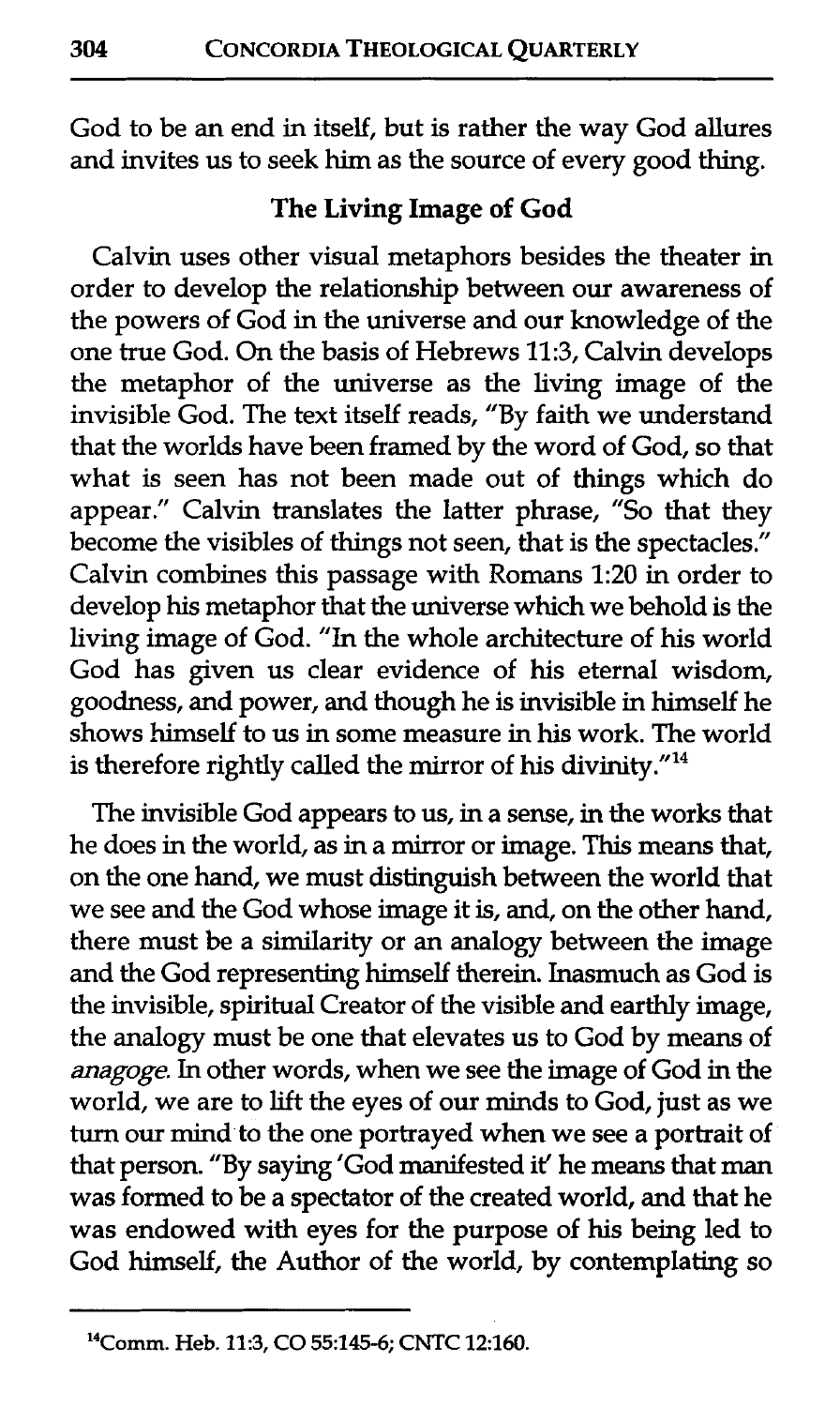magnificent an image. $^{\prime\prime}$ <sup>15</sup> The image must also incite us to lift our hearts to seek the God represented in the image, which happens when we feel and enjoy within ourselves the force and benefit of the powers of God beheld in the image. By these powers, God sweetly invites us to seek him from the inmost affection of our hearts.

According to Calvin, there is an ascending order of the good things set forth in the image of God in the universe, which are to lead us gradually to God like steps on a ladder. At the bottom of the ladder are the temporal benefits of this life, such as food, housing, spouse, children, and wealth, among others. From the enjoyment of these benefits we should be led to the spiritual powers of God which these temporal benefits reveal, especially God's goodness, wisdom, and power. "For in this world God blesses us in such a way as to give us a mere foretaste of his kindness, and by that taste to entice us to desire heavenly blessings with which we may be satisfied."<sup>16</sup> Finally, we should be led from these spiritual benefits to the love of God for us which they reveal, so that we might cling to God alone.

Even at the present day God, though in a more sparing manner, testifies his favor by temporal benefits. . . . But by this he does not cast any hindrance or impediment in our way to keep us from elevating our minds to heaven, but ladders are by this means rather erected to enable us to mount up thither step by step."

God descends to us in the image of the world so that we might ascend to God by means of that same image.

#### The Beautiful Garment **of** God

Calvin also describes the universe as the garment with which God clothes himself in order that the invisible God might become somewhat visible. Calvin derives this metaphor from

**<sup>15</sup>Comm. Rom. 1:19, Romans 29; CNTC 8:31** 

**<sup>16</sup>Comm.** 1 **Tim. 48, CO 52300A; CNTC 10:244.** 

**<sup>&#</sup>x27;7C0mm. Ps.** 128:3, **CO 323288; CTS** 12117.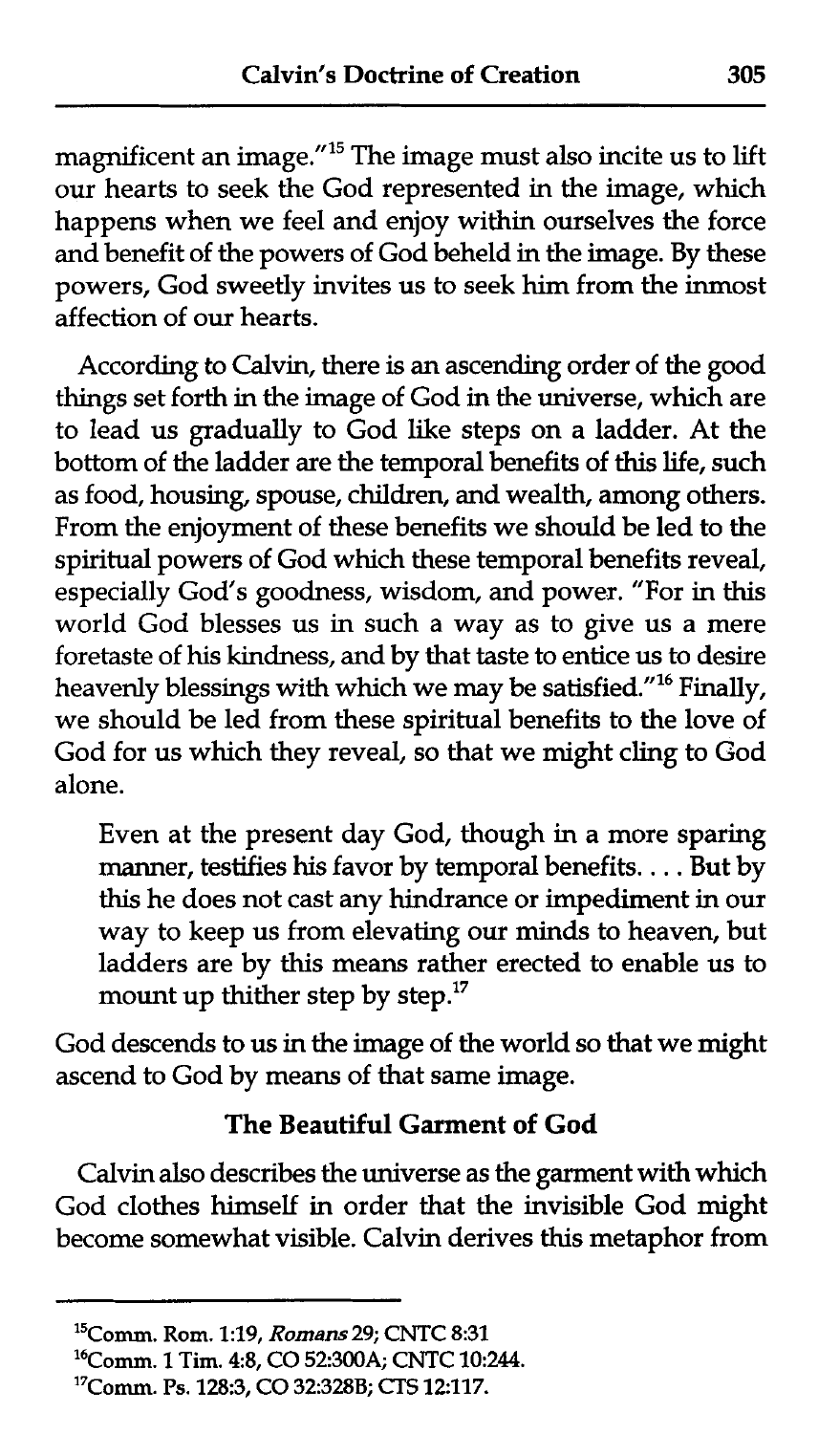Psalm 104:l-2, "For thou hast clothed thyself with praise and glory, being arrayed with light as with a garment, and spreading out the heavens as a curtain." Commenting on this verse, Calvin says, "in respect of his essence, God undoubtedly dwells in light that is inaccessible; but as he irradiates the whole world by his splendor, this is the garment in which he, who is hidden in himself, appears in a manner visible to us."<sup>18</sup> Calvin especially uses this metaphor when he wishes to celebrate the beauty of the world. "That we may enjoy the sight of God, he must come forth to view with his clothing; that is to say, we must first cast our eyes upon the very beautiful fabric of the world in which he wishes to be seen by us."<sup>19</sup> According to Calvin, when we rightly contemplate the beauty of the richly ornamented garment of the world, our minds and hearts should be ravished with admiration, so that our hearts are incited to praise God even as we are aware of our inability to do justice to the beauty of the world which we behold.

Accordingly, breaking off his description, he exclaims with admiration, - How greatly to be praised are thy works! even as we then only ascribe to God due honor when seized with astonishment, we acknowledge that our tongues and **all** our senses fail in doing justice to so great a subject.<sup>20</sup>

Such amazement and admiration are clearly seen by Calvin as part of the upward ascent we are to make to God from the beauty of the Lord clothed in the garment of the universe to the Lord himself, by means of the praise of God that it inflames within us. "[Wle only praise God aright when we are filled and overwhelmed with an ecstatic admiration of the immensity of his power. This admiration will form the fountain from which our just praises of him will proceed, according to the measure of our capacity." $^{21}$ 

**<sup>&</sup>quot;Comm. Ps. 1M1, CO 32:85A; CTS 11:145.** 

**l9Comm. Ps. 1M1, CO 328544;** CIS **11:145.** 

**Tomm. Ps. 1M24; CO 3293C; CTS 11:164.** 

**<sup>&</sup>quot;Comm. Ps. 145:1, CO 324138; CTS 12273.**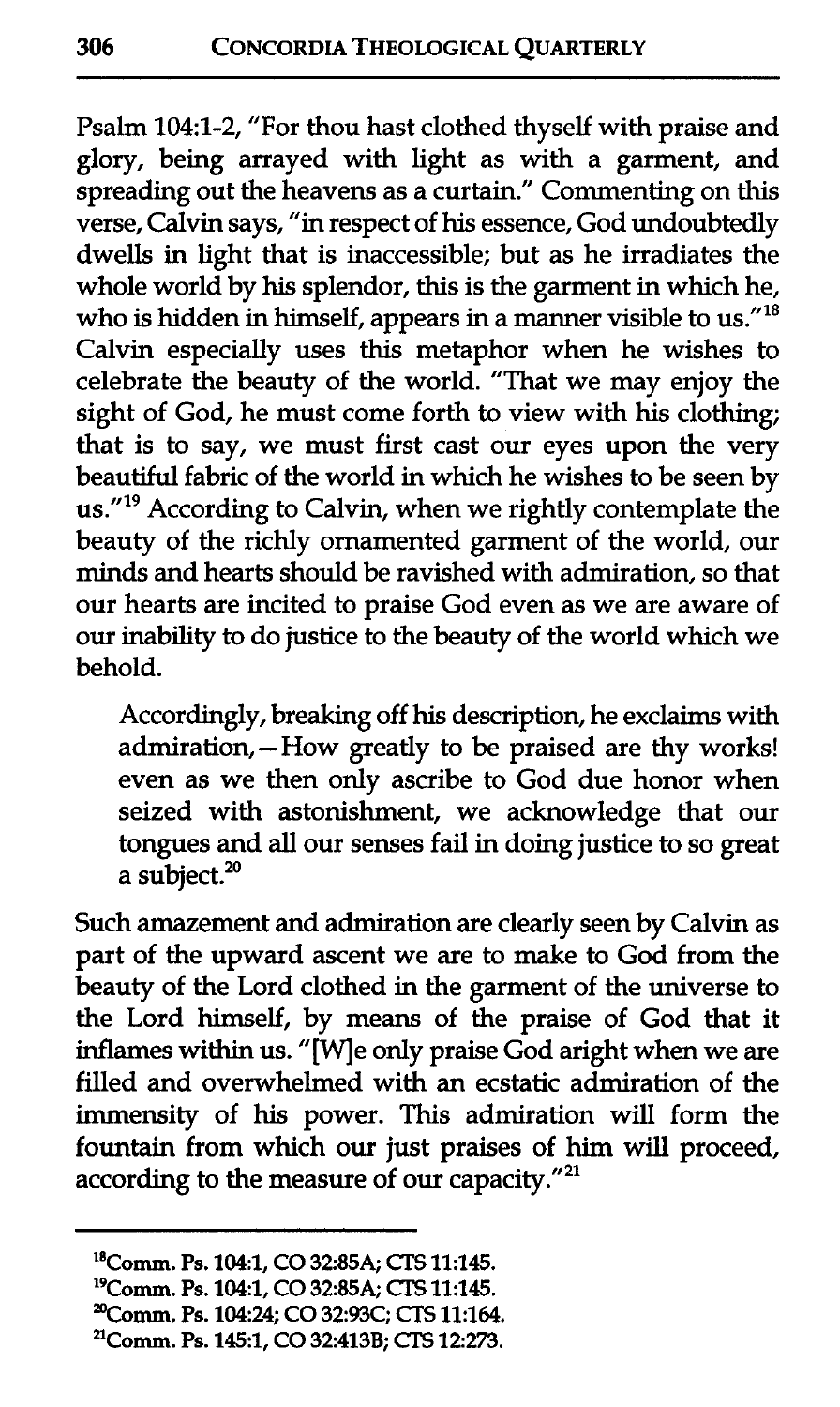Speaking of the world as the garment in which God is clothed allows Calvin to speak of the care that God has directly for all living things on earth, over and above human beings. Certainly no part of the world seems more hostile to human interests and well-being than the desert wilderness, yet even here Calvin would have us contemplate the beauty and goodness of God. "Rivers run through the great and desolate wildernesses, where the wild beasts enjoy some blessings of God; and no country is so barren as not to have trees growing here and there, on which birds make the air to resound with the melody of their singing."<sup>22</sup> Calvin draws two consequences from the tender care that God clearly has for all creatures. On the one hand, as we might expect, we are to follow the analogy and anagoge between God's care for other creatures and God's care for humankind. "It is not to be wondered at, if God so bountifully nourishes humans who are created after his image, since he does not grudge to extend his care even to trees . . . which are high and of surpassing beauty." $^{23}$  On the other hand, we also are to care for the creatures of God, in imitation of the care that God has for them. Thus, in his comment on the prohibition of killing a mother bird on her nest, Calvin says, "For if there is one drop of compassion in us, it will never enter into our minds to **kill** an unhappy little bird, which so burns either with the desire of offspring, or with love towards its little ones, as to be heedIess of its life, and to prefer endangering itself to the desertion of its eggs, or its brood."<sup>24</sup> Nor should we denude the earth of trees during warfare, not only because their fruit manifests the blessing of God towards us, but also because such an act would deprive the earth of its beautiful ornamentation created by God. It is hard to harmonize such teaching by Calvin with Lynn White's claim that **"Christianity** made it possible to exploit nature in a mood of indifference to the feelings of natural objects," or his claim that, "To a Christian, a tree can be no more than a physical

**yomm. Ps. 10410, CO 3289B;** CTS **11:154.** 

**UComm. Ps. 104:16, CO 3291-92; CTS 11:160.** 

**yomm. Deut.** 226, **CO 24634B; CTS** 5:56.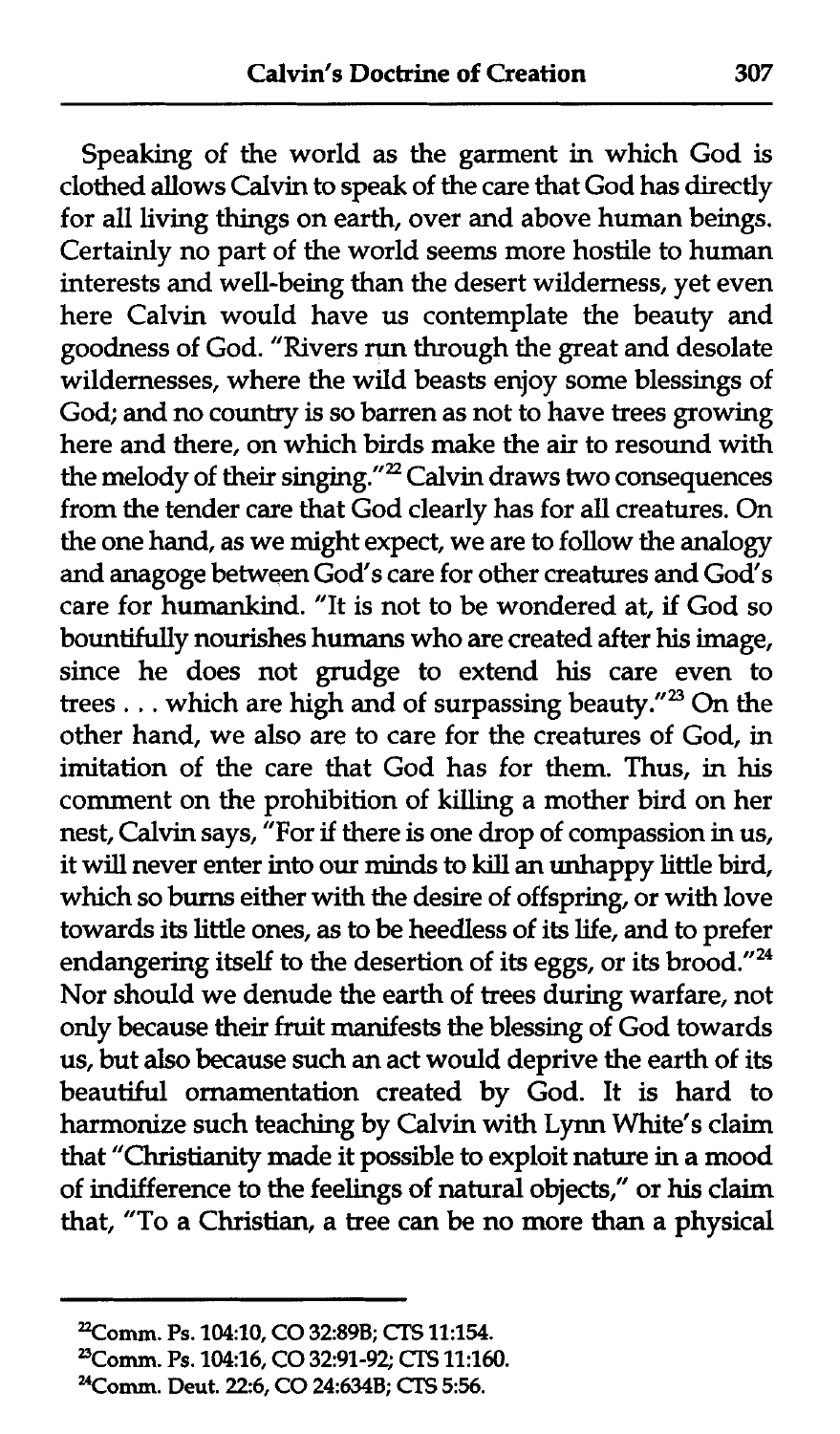fact."25 According to Calvin, God excludes no creature from care, and neither should we. Moreover, God is somewhat visible in the beautifully ornamented garment of the world. We should not, therefore, despoil such a garment, but should instead let its beauty ravish us with admiration, and inflame our hearts with the praise of God.

Calvin often exhorts his pious readers to contemplate God in the garment of the world in every moment of their lives, but especially on the Sabbath, which God instituted specifically for this purpose.

And certainly God took the seventh day for his own and hallowed it, when the creation of the world was finished, that he might keep his servants free from every care, for the consideration of the beauty, excellence, and fitness of his works. There is indeed no moment which should be allowed to pass in which we are not attentive to the consideration of the wisdom, power, goodness, and justice of God in his admirable creation and government of the world.<sup>26</sup>

Calvin advises the reader that the best way to undertake such contemplation of the beauty of God's works is to begin with the heavens, which were for **him** a clearer and more distinct image of God than the earth. "When a person, from beholding and contemplating the heavens, has been brought to acknowledge God, he will learn also to reflect upon and admire his wisdom and power displayed on the face of the earth, not only in general, but even in the minutest plants."<sup>27</sup> Our admiration of the wisdom and power of God should increase in us the more we come to understand the universe by scientific observation, even when such observation reveals that the universe is in fact different from the way it is described to us in Scripture. "For astronomy is not only pleasant, but also very useful to be known; it cannot be denied that this art

**<sup>&#</sup>x27;'White, "Historical Roots," 25,28.** 

**<sup>26</sup>Comm. Ex. 20:8, CO 24:579A; CTS 4:437.** 

**<sup>27</sup>Comm. Ps. 191, CO 31:194C; CTS 8:30&9.**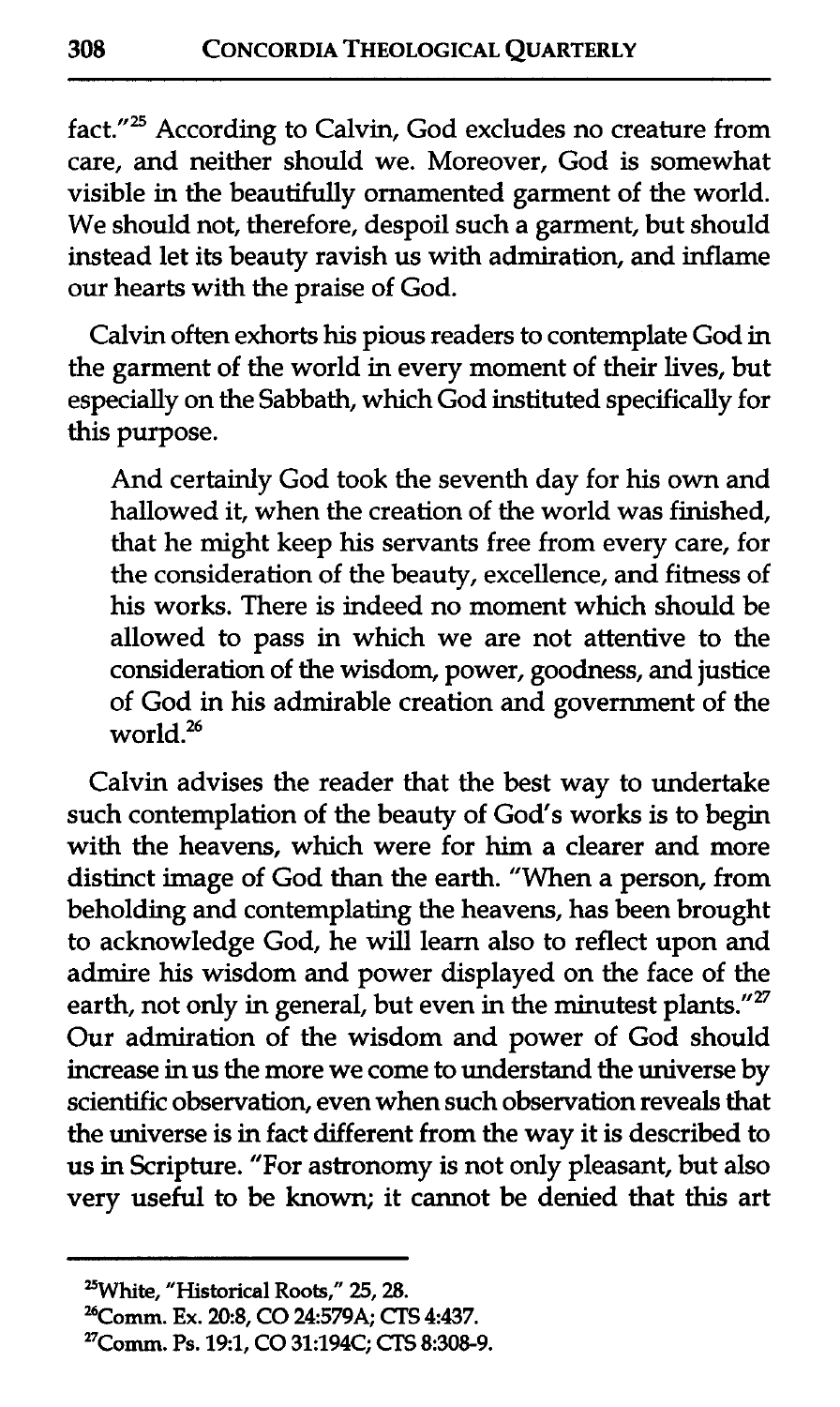unfolds the admirable wisdom of God."28 Hence our contemplation of the powers of God in his works includes scientific observation, so long as we do not confine ourselves to secondary causes, but **lift** our minds from the garment of the universe to the God representing himself therein. "As soon as we acknowledge God to be the supreme architect, who has erected the beauteous fabric of the universe, our minds must necessarily be ravished with wonder at his infinite goodness, wisdom, and power."<sup>29</sup>

Calvin was well aware of the temptations presented to humanity by the way God reveals himself to us in the world. The world, which is the theater of God's glory, might be abused by us as the stage on which to seek our own glory. The image of God in the universe might be mistaken for the God whom it represents, so that we seek only the good things offered to us in the world, and not the God who wishes to be sought through the image. The beautiful fabric of the world might allure us by its sweetness to enjoy it alone, and not seek our happiness in the goodness of the God who is clothed in this garment. Our scientific (Calvin would say philosophical) exploration of the works of God might stop with the mediate causes we observe, so that we obscure the powers of God shining forth in all of his works. In sum, we might be tempted to think that when God created the whole world for our benefit, the whole of our good is to be sought in the world, and not in its Creator.

According to Calvin, all of the ungodly succumb to this temptation. They seek only the good things of this world, and not the God who is inviting us to himself by means of them. They are captivated by the sweetness and beauty of the world alluring them to seek God, and seek their happiness instead in temporal blessings. As a consequence, no matter how much the ungodly enjoy worldly abundance, they always desire more, and yet their desire **is** never satisfied, even after they plunder the whole world. "However great the abundance of

**<sup>&#</sup>x27;'Comm. Gen.** 1:16, **CO 23:22B;** CTS 1236.

**<sup>29</sup>Comm. Ps. 193, CO 31:195B;** CTS **8:309.**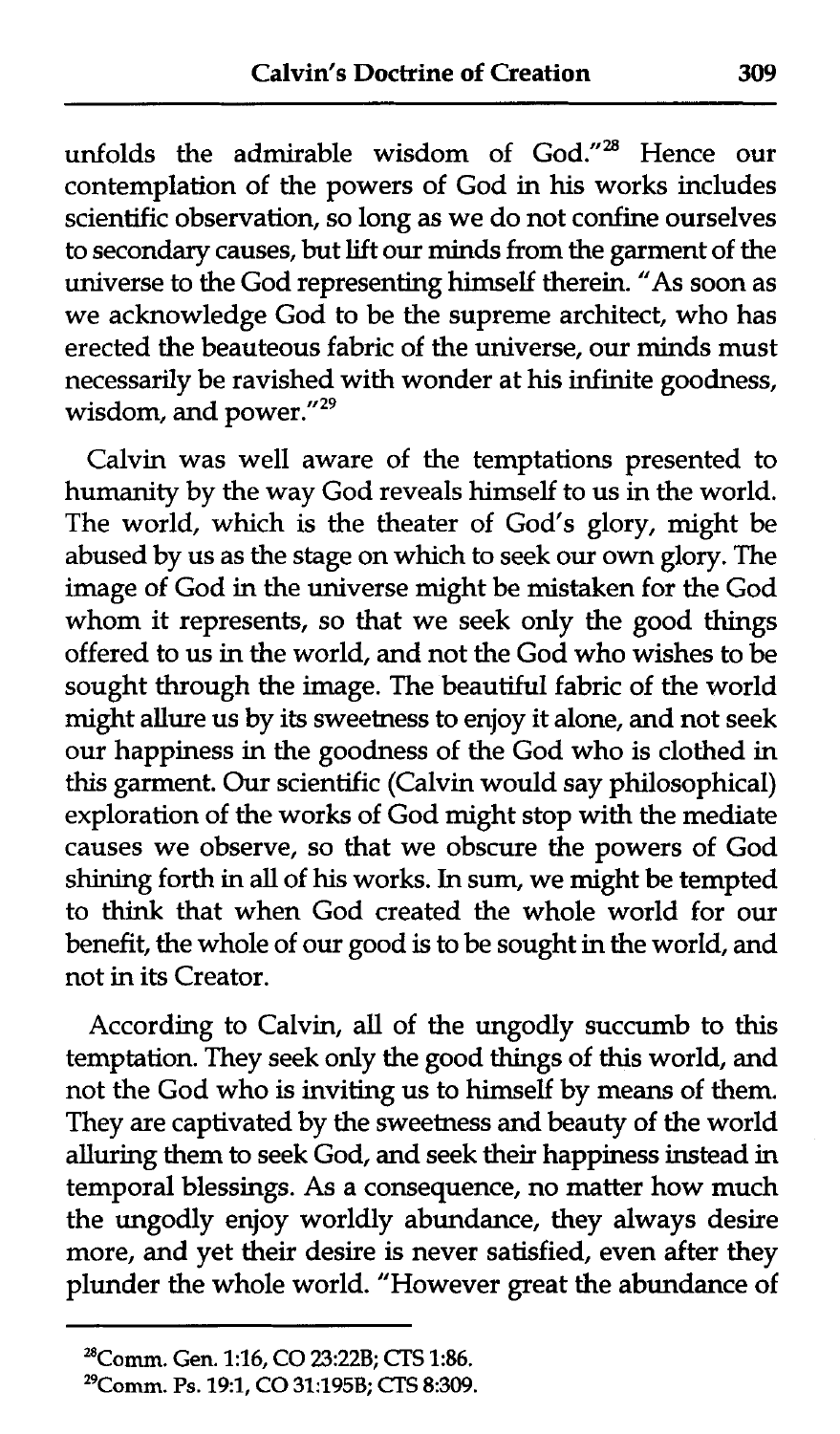the ungodly, yet their covetousness is so insatiable, that, like robbers, they plunder right and left, and yet are never satisfied."<sup>30</sup> The ungodly hoard the good things of the earth to themselves, and never think of using their abundance to care for those in need. The ungodly are blind to the powers of God shining forth in the universe, and are ungrateful to God for any of the blessings that they enjoy. They feed on the good things of this world like beasts with their snouts in a trough, and never once lift their eyes, minds, or hearts to seek the God who feeds them.

The godly, on the other hand, have been given the eyes of faith by the Holy Spirit, and the spectacles of the Word of God in Scripture, so that they can clearly discern the image of God represented in the universe, and lift up their minds and hearts to the God represented therein. Since the godly ascend from the benefits of God to the favor and love of God which those benefits reveal, they are content with that love alone, and do not seek their happiness or satisfaction in the good things of this life.

For this reason we ought the more carefully to mark the example which is here set before us by David, who"possessed of the greatest abundance of temporal good things, . . . not only testifies that he is mindful of God, but calling to remembrance the benefits which God had conferred upon him, makes them ladders by which he may ascend nearer to God."31

Thus the pious will discern the blessings of God even in extreme poverty, and will use the good things that they receive with moderation, tempered by their gratitude toward God and their care for the needs of others. "And although the faithful also desire and seek after worldly comforts, yet they do not pursue them with immoderate and irregular ardor; **but** they can patiently bear to be deprived of them, provided they know themselves to be the objects of the divine care."<sup>32</sup> Most

**<sup>30</sup>Comm. Ps. 37:21,** CO **31:376C; CTS 936.** 

**<sup>31</sup>Comm. Ps. 23:1, CO 31:238:A; CTS 8:391.** 

**<sup>32</sup>Comm. Ps.** 47, CO **31:64B; CTS 8:49.**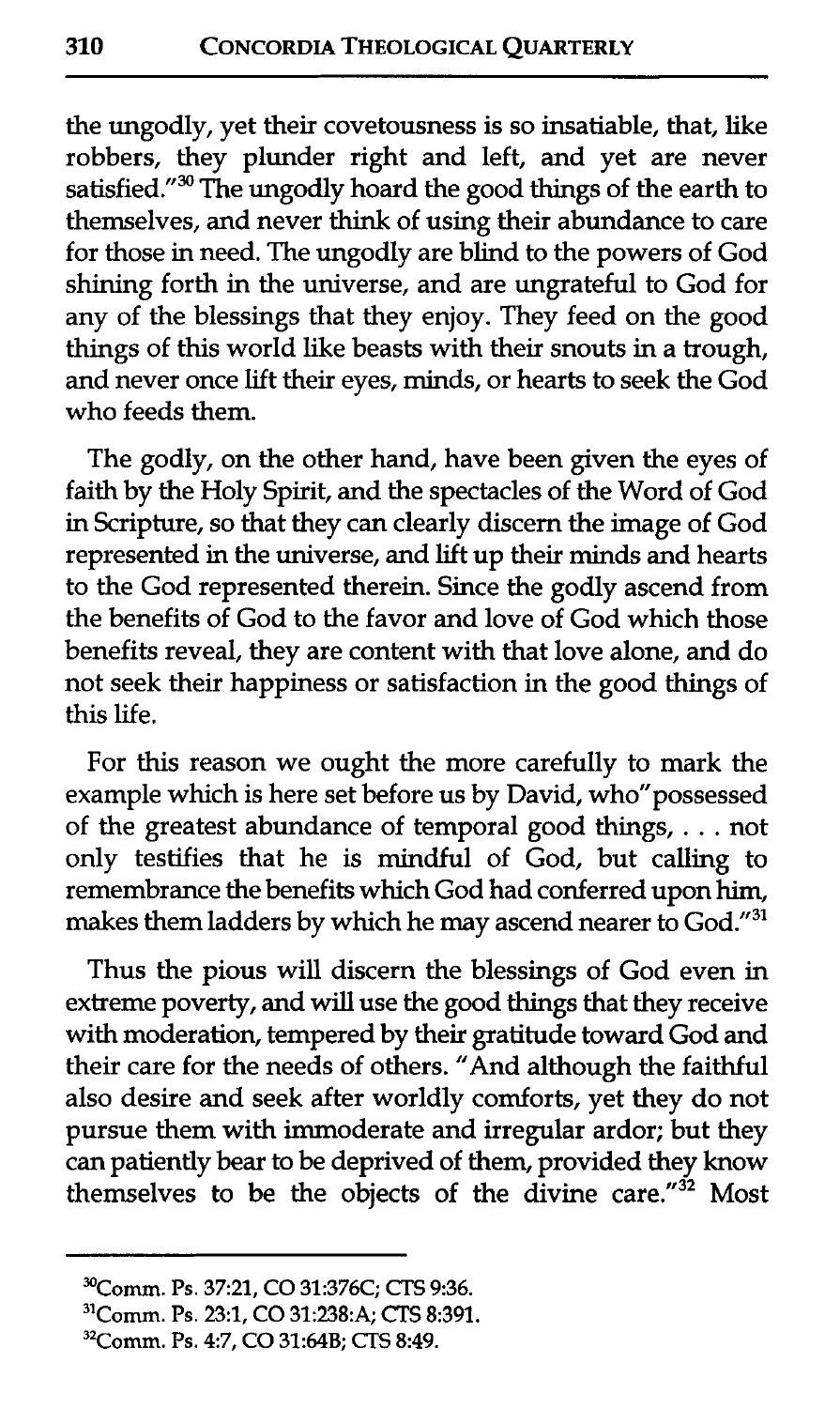importantly for our purposes, the godly will care for the beautiful garment of the world the way God cares for it, so that they might leave it more beautiful than they first found it.

How then did **Calvin** teach us to regard the world in which we live? We should be attentive spectators in the theater of God's glory, who seek to recognize the actor on the stage by means of the powers revealed in his actions. We should contemplate and meditate on the world as the living image of God, in which the invisible God renders himself somewhat visible, so that the powers we behold, feel, and enjoy in this image might lead us by **anagoge** to the God representing himself to us in this image. We should be ravished with amazement and astonishment at the beauty of the fabric of the universe, which reveals the goodness of God to us and sweetly allures us to seek God.

For God-by other means invisible-clothes himself, so to speak, with the image of the world, in which he would present himself to our contemplation. . . . Therefore, as soon as the name of God sounds in our ears, or the thought of him occurs to our minds, let us also clothe him with this most beautiful ornament; finally, let the world become our school if we desire rightly to know God.<sup>33</sup>

Moreover, because the world is the theater of God's glory, the living image of the invisible God, and the beautiful garment that God wears, we have the responsibility to imitate God's tender care for the world.

The custody of the garden was given in charge to Adam, to show that we possess the things which God has committed to our hands, on the condition, that being content with a frugal and moderate use of them, we should take care of what shall remain. Let him who possesses a field, so partake of its yearly fruits, that he may not suffer the ground to be injured by his negligence; but let him endeavor to hand it down to posterity as he received it, or

**<sup>33</sup>Comm. Gen., Argumentum, CO 2337-8C; CTS 1:60.**